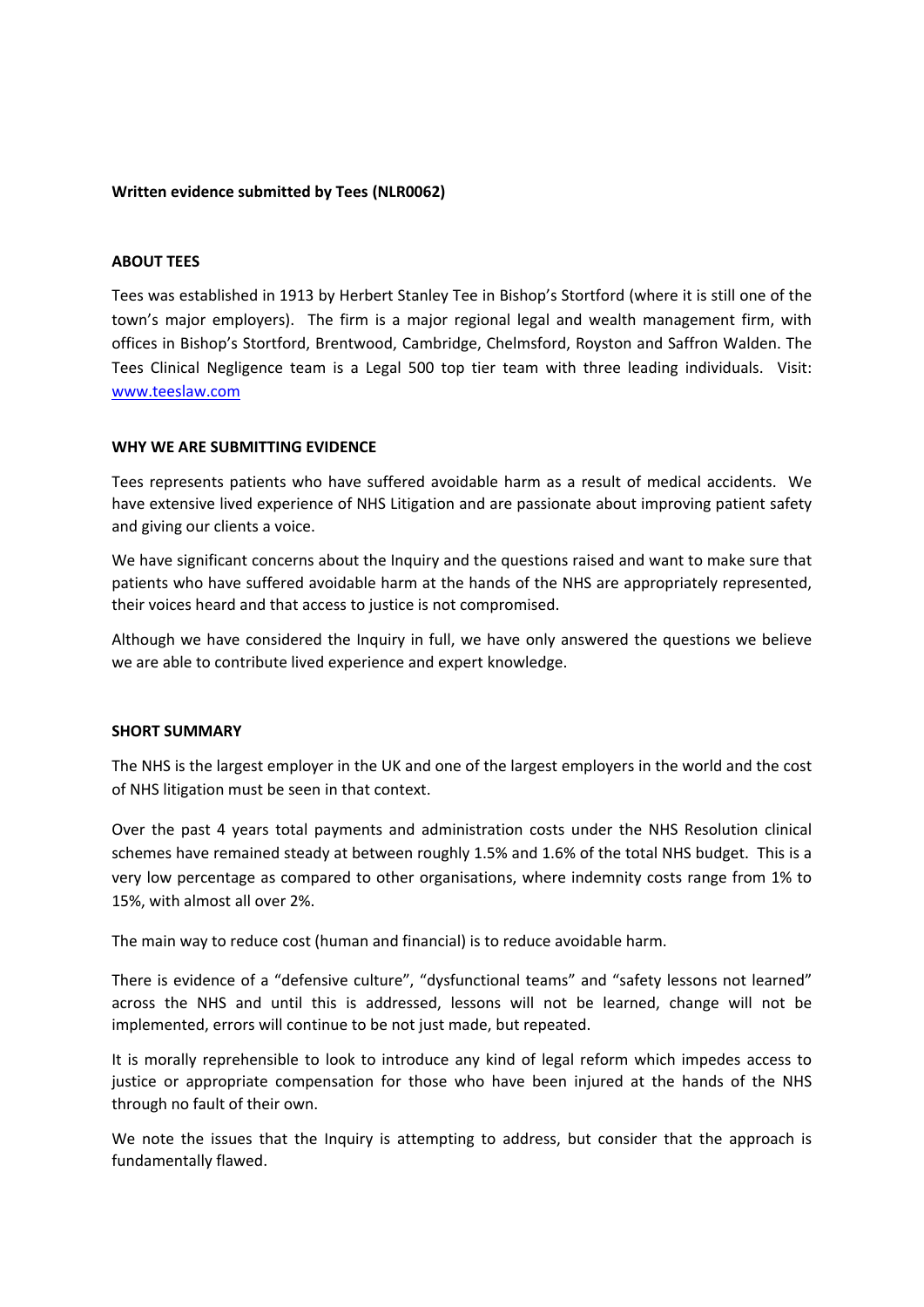## **ANSWERS TO QUESTIONS**

 *What is the impact of the current cost of litigation on the financial sustainability of the NHS and the provision of patient care?*

The way this question has been framed does not look at the problem in the correct way.

The cost of litigation, which has actually been decreasing<sup>1</sup>, would inevitably reduce significantly if the NHS were to learn from their previous mistakes. Improvements to patient services and safety will have the greatest impact on the NHS' finances and will lead to a significant reduction in legal fees and compensation paid out.

Unfortunately, however, there is widespread evidence that lessons are not learnt, and patients continue to suffer avoidable harm – see more beneath.

There does, also, need to be some pragmatism. The NHS is the single biggest employer in the UK and with one of the largest workforces in the world. Errors will happen as they do in any organisation. The correct question should, therefore, be whether the cost of administering the NHS R clinical scheme is unsustainable or unreasonable as a percentage of the total budget.

Over the past 4 years total payments and administration costs under the NHS R clinical schemes have remained steady at between roughly 1.5% and 1.6% of the total NHS budget. This indemnity cost as a percentage of turnover compares very favourably with indemnity costs paid by other professions, e.g. Surveyors, Solicitors, Accountants, Insurance Brokers, Architects, Engineers and Construction where premiums range from 1% to 15%, with almost all over 2%.

This shows that the amount spent on indemnity by the NHS is well within the realms of what is to be expected of such a large organisation.

Overall, we consider that the aim should be to:

- improve patient safety, with a view to reducing not only the financial impact, but also the human cost;
- ensure appropriate redress is available to those who suffer avoidable harm, including full and fair compensation.

We do not see that either of these aims jeopardise the financial sustainability of the NHS and/or the provision of patient care in the context that the spending is 1.5%-1.6% of the total NHS budget.

- *What are the key changes the Government should consider as part of its review of clinical negligence litigation? In particular:*
	- o *What changes should be made to the way that compensation is awarded in clinical negligence claims in order to promote learning and avoid the same problem being repeated elsewhere in the system?*

<sup>&</sup>lt;sup>1</sup> The costs of the current litigation by way of compensation and Claimant's legal costs have, been reducing as evidenced by the NHS Resolution Annual Reports in 2020 and 2021.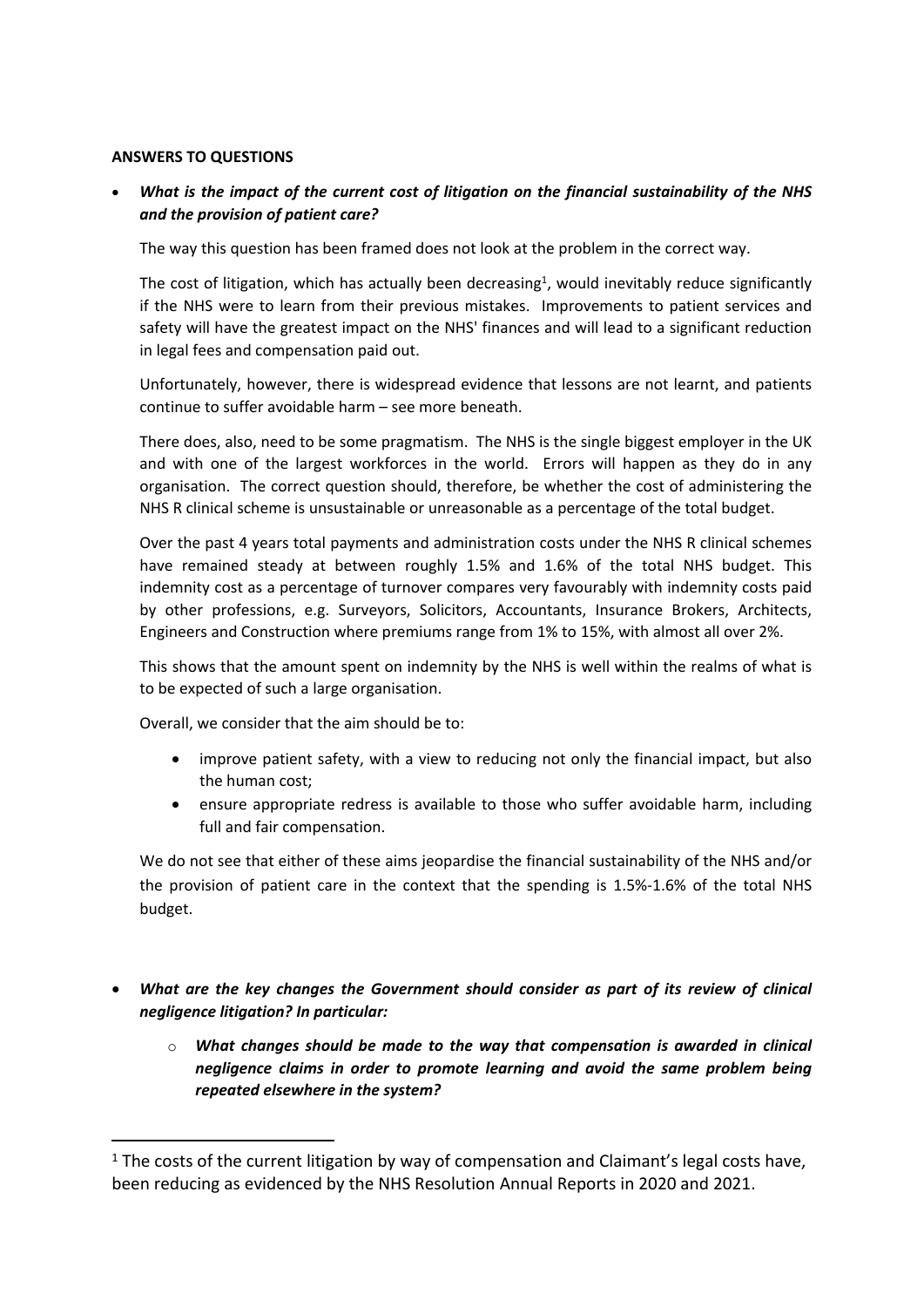We do not consider that any changes are needed to the way that clinical negligence compensation is awarded, nor do we consider that changing the way that compensation is calculated will promote learning or avoid the problem being repeated elsewhere in the system.

Compensation is calculated in accordance with the law of tort. This applies not just to healthcare, but to all areas of civil life, for example, road traffic accidents, accidents at work etc..

Compensation is not a windfall – the aim is to put the injured person (howsoever injured) in the position that they would have been in had that carelessness not occurred.

Injured patients and their families have often faced financial hardship (for example, loss of earnings, travel expenses, care costs) as a result of the avoidable harm suffered at the hands of the NHS and they may face life-long, life changing injuries and an uncertain future through no fault of their own. Compensation is intended to meet the care, support and rehabilitation they need as they move back into society.

It is morally unacceptable to think that the right way to reduce the sums paid out by the NHS in respect of harm it has caused through its own carelessness, is to stop patients and their families claiming the compensation needed to try to get their lives back on track.

# o *How can clinical negligence processes be simplified so that patients can receive redress more quickly?*

It is important to look at the Harmed Patient Pathway from the beginning – for the patient (and the clinician) a patient safety incident does not start with the claims process.

Patient complaints should be independently investigated, and families should be compassionately engaged and meaningfully involved throughout.

Hospital Trusts and Clinicians should be complying with the statutory Duty of Candour.

Many patients will choose not to bring a legal claim if they feel that their case has been carefully, honestly, openly and independently considered and they have been involved in the process throughout.

Where, however, a patient does then look to seek legal redress, the Pre-Action Protocol for the Resolution of Clinical Disputes is already utilised as a clear framework for the management and progression of Clinical Negligence claims. However, in our experience, whilst there has been some improvement, in some cases, a culture of deny, defend and delay continues. This increases both the costs and the time spent to conclude claims.

The NHS needs to consider making earlier and binding admissions, particularly where learnings and failings have been identified as part of the RCA or SI investigation process. It is accepted that RCAs / SIs / HSIB reports have a different remit, but in many cases it is clear to an experienced and specialist clinical negligence lawyer, at an early stage, whether, based on those investigations, there is evidence of substandard care causing harm. In practice, this does not happen.

Despite being invited to admit liability early (to avoid the associated costs of obtaining expert liability evidence), Trusts rarely do so, only to admit liability later when costs have escalated.

Even worse, in some cases, Trusts' resile from the findings of heavily critical RCAs / SIs, asserting that the findings of their own RCA or SI were incorrect. This reduces public faith in the NHS, any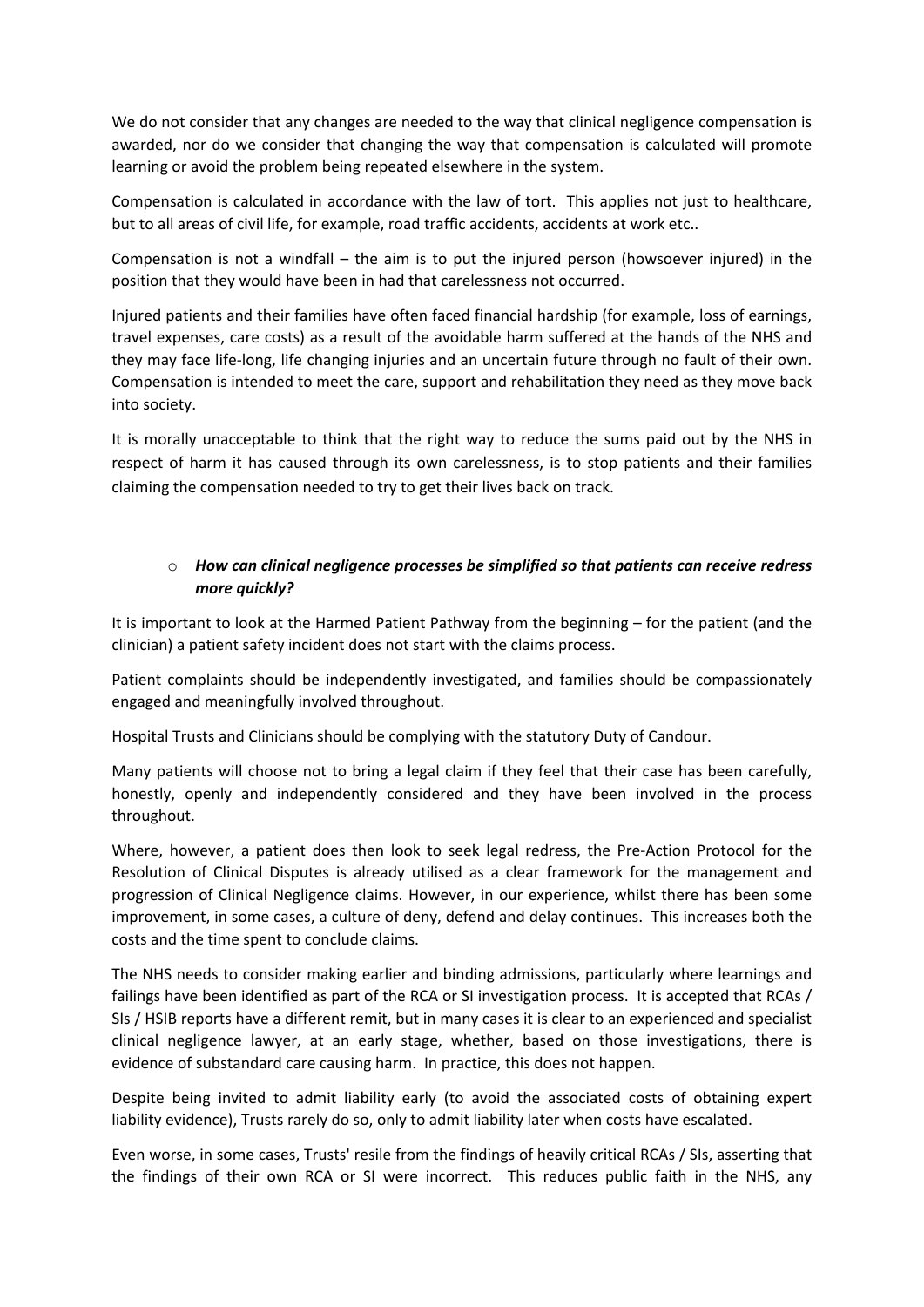apologies given, or concessions offered as part of the RCA or SI appear meaningless, it exacerbates the mental distress of the patient and their family and it sends mixed messages (to both clinicians and patients alike). It undermines confidence in the RCA and SI processes and escalates litigation costs. For the families concerned, redress includes the admission that mistakes have been made and that lessons will be learned. Denials perpetuate the victim's distrust of the NHS and 'the system'.

On many occasions, court proceedings have to be issued because liability has been denied during the Pre-Action Protocol Period, only for liability to be admitted thereafter and/or settlement achieved without any admissions of liability.

We would suggest that consideration be given to the following: in the same way that a Party that refuses to engage in ADR has to serve a witness statement<sup>2</sup> giving their reasons, following service of the Letter of Response, Trusts could be required to prepare such a statement to the court stating why admissions have not been made, with costs consequences should the reasons be deemed illogical or insufficient at the end of the case.

## o *How can collaboration between legal advisors be strengthened to encourage early and constructive engagement between parties?*

In our experience there is already a very large degree of collaboration between legal advisors in practice and where this does not happen, it is the exception rather than the rule. The Covid-19 Protocol has fostered much greater co-operation and collaboration between the Parties, particularly with regards to limitation moratoria. Mediation is now much more commonplace.

However, it may not always be possible for the parties to engage in collaborative discussions with a view to resolution early in the case. Unless there is a comprehensive Independent Investigation, complex issues of breach of duty and causation arise in clinical negligence claims which require careful examination by medical experts before the parties can engage in constructive discussions.

One potential area for exploration is the amount of evidence required for the Parties to form a sensible view on the valuation of a case. Our experience has been, historically, that the NHS will not consider resolving cases without every single piece of evidence justifying every single penny. This is disproportionate and costly. Experienced specialist practitioners can and should be able to take a sensible view to work towards earlier resolution.

o *The Government has reiterated its intention to extend fixed recoverable costs, which limit the amount that can be paid out to meet legal costs, to clinical negligence cases with settlements of less than £25,000. At what level should these fixed recoverable costs be set, and are there any circumstances in which they should not apply to low value clinical negligence cases?*

We do not agree that Fixed Recoverable Costs (FRC) are appropriate in any medical negligence case. Nor do we believe that the introduction of FRC would have the intended impact on reducing the overall legal costs associated with administering clinical negligence case.

Even if FRC were extended to clinical negligence claims we do not agree the settlement value of a case is the right metric by which to determine whether Fixed Recoverable Costs do apply or do not apply.

<sup>&</sup>lt;sup>2</sup> The statement is not shown to the trial judge until the question of costs arises.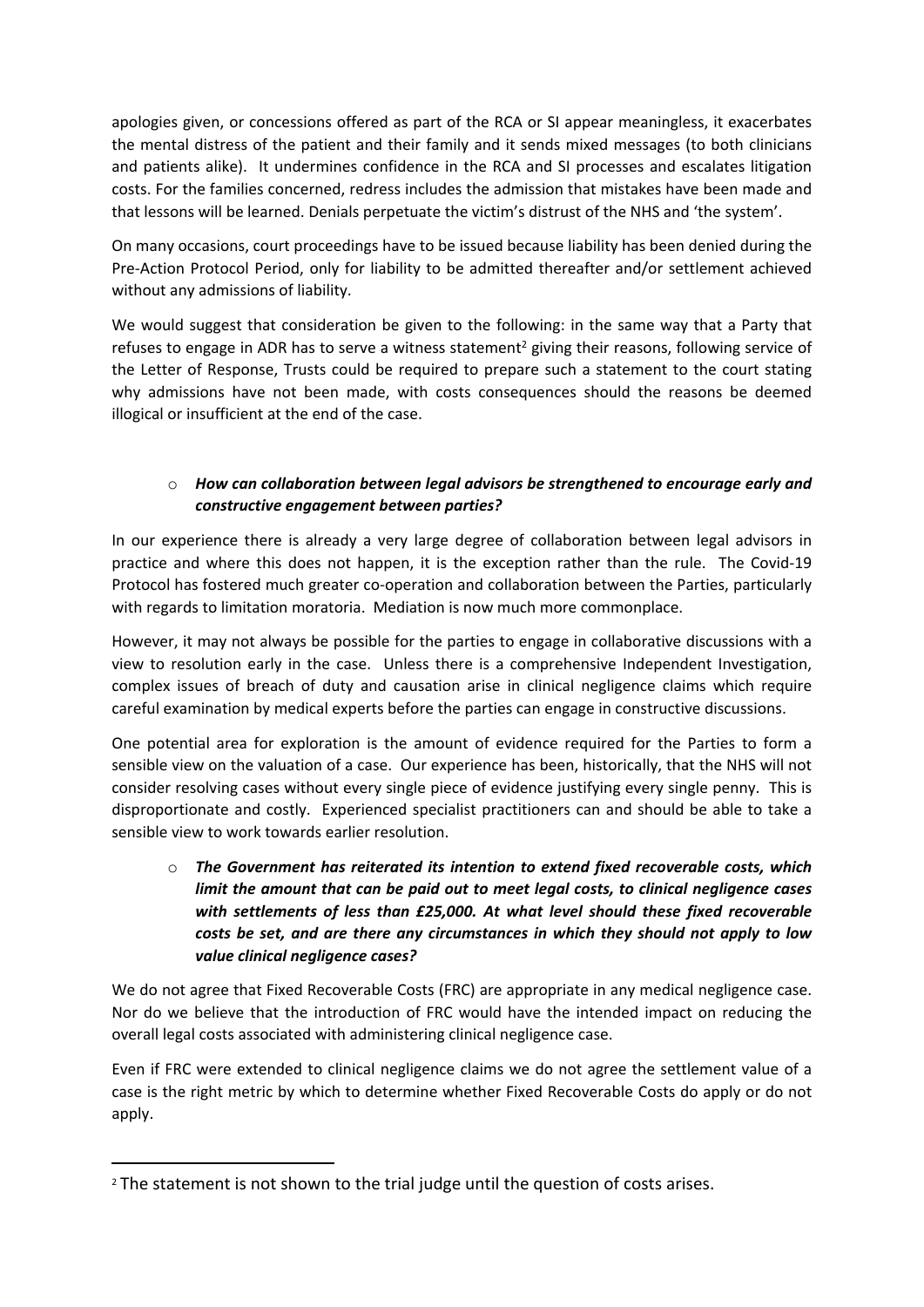The Civil Procedure Rules (Rule 44.3) clearly state that the sums in issue are just one of 5 factors to be taken into account when considering whether the costs incurred are proportionate. Other factors include the value of any non-monetary relief in issue in the proceedings, the complexity of the litigation, any additional work generated by the conduct of the paying party and any wider factors involved in the proceedings such as reputation or public importance. In almost every medical negligence case, every factor is at play. For patients, the sum in issue is often the least important.

There are already mechanisms by which patient's costs are controlled in the form of costs budgeting and the ability for the NHS to ask the court to assess the patient's legal costs at the end of the case. Proportionality is considered at both stages.

A case sometimes settles for less than its full valuation, to take account of a patient's attitude to risk, or other circumstances.

Further, settlement value does not reflect a claim's complexity. For example, a baby born with a brain injury as a result of substandard care during the delivery may survive with cerebral palsy, or they may die shortly after birth. In both of these cases, the liability investigations and the number of experts required (e.g. Midwife, Obstetrician, Neonatologist, Neuroradiologist, Neurologist) would be the same. However, the family who have lost their baby may find that the settlement value of their case is less than £25,000 and that they are unable therefore to access justice – see beneath.

Importantly, claims in which damages do not exceed £25,000 most often arise in matters relating to the elderly, children, and those with mental ill health. These groups need and deserve access to justice just as much as the rest of society, and they are the most likely to require the services of skilled legal professionals to assist them. There are real concerns that the introduction of Fixed Recoverable Costs would have a disproportionate effect on the most vulnerable in our society, contrary to the principles of equality, diversity and inclusion.

We note that the Government's proposals for Fixed Recoverable Costs focus solely on Claimant costs, which, are already reducing year on year as the NHS Annual Reports show. This will create an inequality between the individual harmed and the Hospital Trusts and clinicians who all have access to either NHS Resolution or their own Medical Defence Organisation lawyers<sup>3</sup>.

If FRC were introduced, it is not possible to assess at what level Fixed Recoverable Costs could fairly be set as each case turns on the facts of the case (e.g. how many witnesses are needed, how many experts are needed, the patient's medical history and personal circumstances) and the behaviour of the Parties. The Defendant's behaviour, in particular, can significantly increase legal costs if they delay, deny and defend a case. The Government's proposals provide no sanctions in the event that the Defendant denies, defends and delays. FRC would incentivise poor Defendant behaviour to make cases under £25,000 untenable for patients to pursue through appropriately specialist qualified legal advisers.

We believe that the FRC would not achieve the intended impact of reducing the costs of administering NHS litigation, but would increase it.

FRC will make it economically unviable for specialist medical negligence firms to pursue these cases caught by the scheme. Specialist firms have an important role as a "gatekeeper", fielding hundreds

<sup>&</sup>lt;sup>3</sup> Such an inequality of arms is already acutely apparent in inquests where the removal of Legal Aid means that families often turn up alone, without representation and are faced with a panel of lawyers representing the interests of the clinicians involved.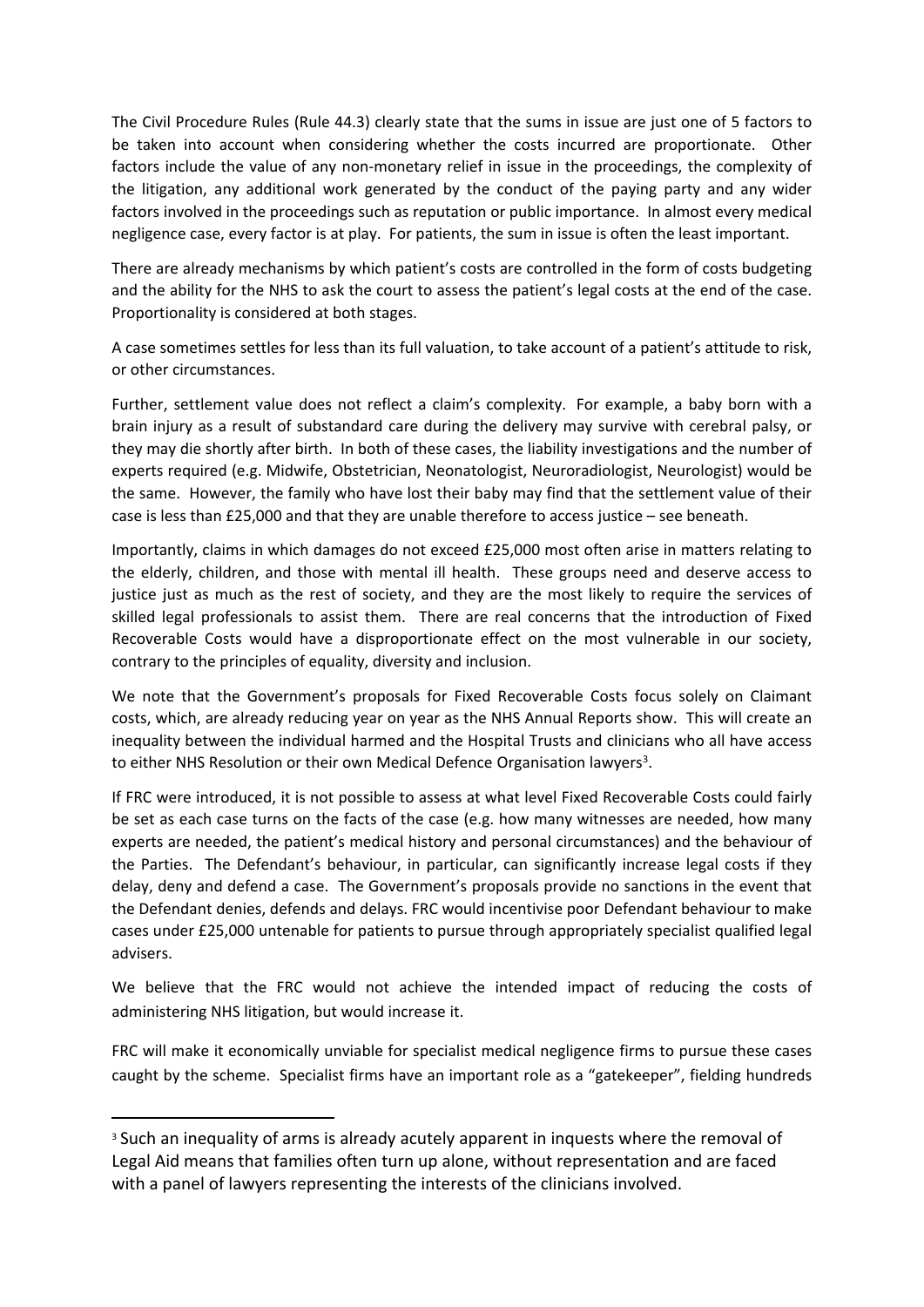of patient enquiries annually pro bono with the vast majority not being pursued following careful investigation. Without them so doing, the NHS will be flooded with Litigants in Person, pursuing cases for which there is no reasonable prospects of success. Additionally and/or alternatively, there will be a gap in the market that no doubt will be filled by claims management companies willing to send speculative Letters of Claim that the NHS will have no choice but to investigate and respond to.

## *To what extent does the adversarial nature of the current clinical negligence system create a "blame culture" which affects medical advice and decision making?*

The Clinical Negligence system itself is not adversarial. It is the approach taken.

Most commonly patients want to try to bring about learning with the NHS, an open, honest, transparent and independent explanation, an apology and accountability. Few want an adversarial process – most dread the possibility of having to go to Court.

The main driver for patients bringing a claim is to try to avoid what happened to them happening to anyone else. Patients understand that clinicians are under pressure, work hard and do their best in often trying circumstances. Cases are often complex and multi-factorial and are rarely the result of isolated individual clinical failings. Very rarely, does the patient attach "blame" to a particular healthcare professional within the NHS. Most see it as the system that has let them down. The correct legal Defendant is the trust, not the clinician.

It is not the current clinical negligence system per say that creates a blame culture, but leadership and culture within the NHS. In a healthy workplace with a learning culture where psychological safety is embedded, complaints, litigation, or any other form of investigation should be welcomed as an opportunity to reflect, analyse, learn and improve. Alarmingly, there is evidence that this is not the case – rather the Safety of the Maternity Review report noted that there was a tendency for employers to say "who is to blame here?".

A change in culture will do more to reduce the costs of NHS Litigation than any proposed changes to Claimant's legal costs and compensation.

Our experience is that the culture at some Trusts is much better than others.

## *How important is it that any clinical negligence system encourages lesson learning and commitment to change as the result of any action?*

We continue to see the same mistakes, often by the same trusts being repeated. This demonstrates a failure to learn from past mistakes and causes avoidable harm to more patients, with the associate human and financial cost.

It is vital that lessons are learned from clinical negligence claims (and from complaints which do not lead to claims), in order to improve services within the NHS and to prevent errors being repeated. This is, most commonly, the primary driver for the patient and their family in any case.

The NHS should be complying with the statutory Duty of Candour. It is, however, important that this is not a "tick box" on a checklist and that it is viewed as an opportunity to learn, improve and avoid patient safety incidents in the future.

It is imperative that clinicians are supported and applauded when raising patient safety issues (both near misses and events causing harm). They should be given appropriate time away from (not in